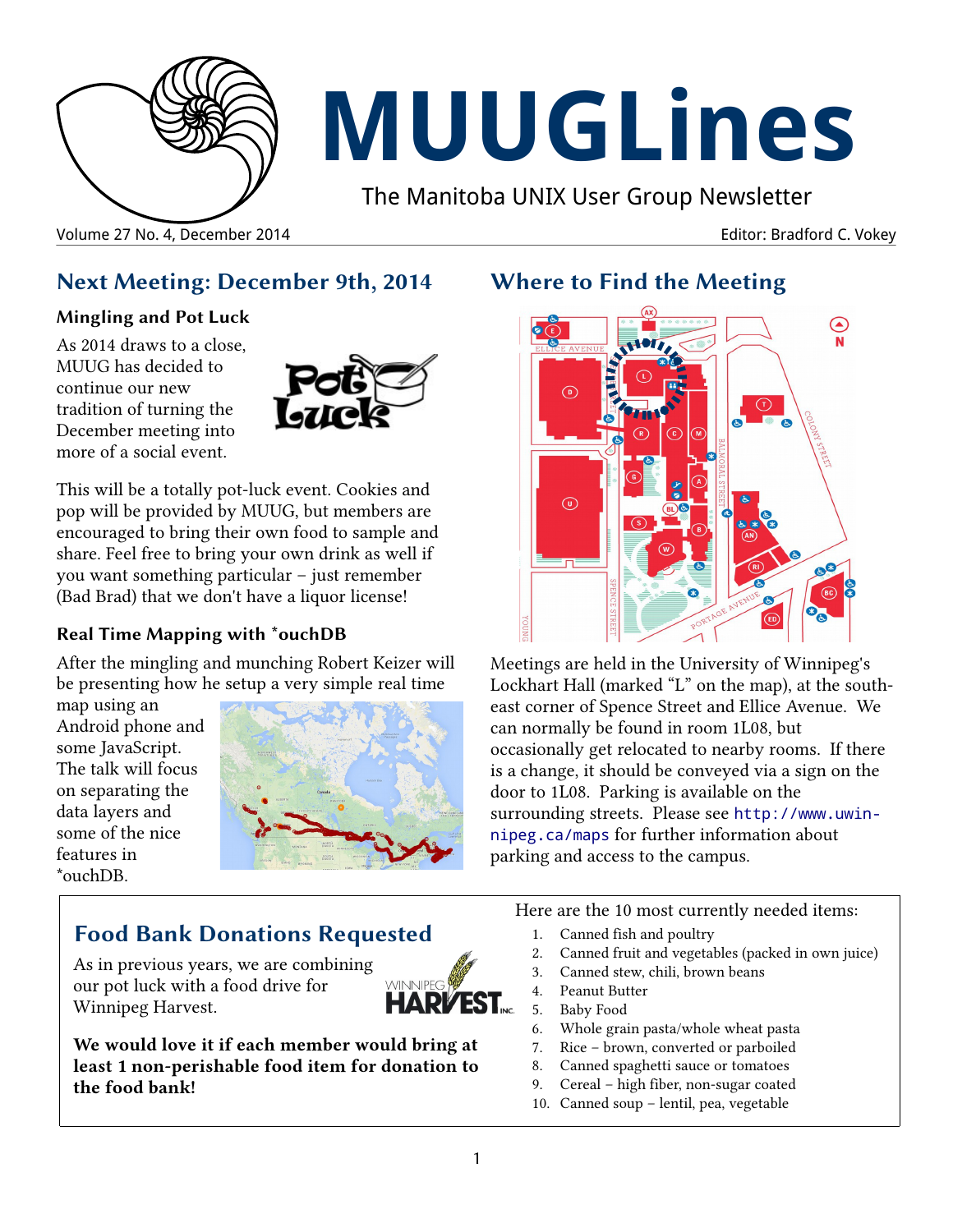# Creative Commons License

Except where otherwise noted, all content in this newsletter is licensed under a Creative Commons "Attribution-ShareAlike 2.5 Canada" License.

[http://creativecommons.org/licenses/by-sa/2.5/ca/deed.en\\_CA](http://creativecommons.org/licenses/by-sa/2.5/ca/deed.en_CA)

### **Meet Your New Board**

The MUUG Board for the 2014-2015 year was elected by acclamation at the November general meeting.

#### **Your board now consists of 10 members:**

- 1. Trevor Cordes
- 2. Gilbert Detillieux
- 3. Michael Doob
- 4. Robert Keizer
- 5. Kevin McGregor
- 6. Katherine Scrupa
- 7. Paul Sierks
- 8. Adam Thompson
- 9. Brad Vokey
- 10. Wyatt Zacharias

A big thank you to all the nominees who let their names stand for election, an extra-special welcome to **Paul Sierks,** and a welcome-back to **Katherine Scrupa**.

#### **Board Positions**

The new board held their first board meeting on November 24<sup>th</sup>, and elected the following executive officers for the current year:

| President:             | Wyatt Zacharias      |
|------------------------|----------------------|
| <b>Vice-President:</b> | <b>Trevor Cordes</b> |
| <b>Secretary:</b>      | Gilbert Detillieux   |
| <b>Treasurer:</b>      | <b>Brad Vokey</b>    |

Adam Thompson assumes the role of Past President. The board also appointed a banking committee made up of Brad Vokey, Gilbert Detillieux and Kevin McGregor.

The new board looks forward to serving you over the next year. If you have any questions or requests, feel free to send an email to <br/>board@muug.mb.ca>.

### **MUUG Mugs**

Going, going, gone!

MUUG now only has 14 of our new coffee mugs left!

Cobalt blue and deep laser-etched with our



age old, lovable logo for only \$15. They are quality mugs, made in the USA, and have a fairly large volume capacity.

Want a mug but can't make meetings? Ask on the mailing list and more than likely a board member can deliver one to you within Winnipeg.

## **Share Your Thoughts**

**YOU!** 



Please email MUUG with your comments and suggestions regarding the newsletter and the meetings. Whether it's criticisms or commendations, we want to hear from you. Specifically, what sort of material would you like to see and or hear/about.

Also, if you have a How-To or any other idea (and aren't ready to give a presentation at MUUG), an article is a great alternative! If you can write better than the editor(s), that's terrific; if you can't, submit it anyway and we'll get it into shape for publication. We know that many of you have some great ideas and lots of knowledge. Why not share?

Send an email to: editor@muug.mb.ca.

#### **Spread The Word!**

Do you have a friend or co-worker that has shown an interest in Unix, Linux, BSD, etc?

Bring them along to a meeting or at least tell them about us. The more the merrier!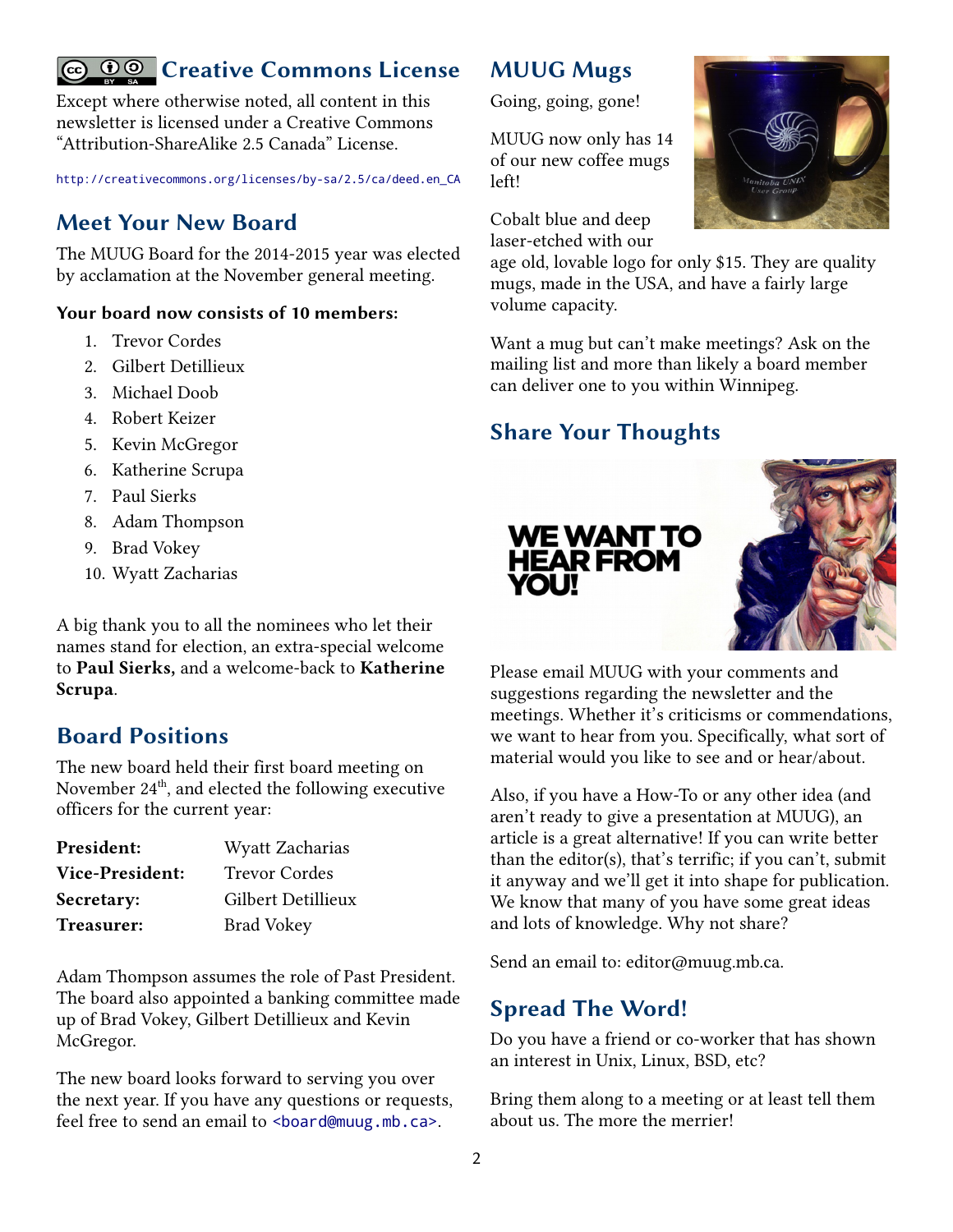# **MUUG Annual Financial Statements**

Here are your 2013-2014 annual financial statements. You may notice we have posted a deficit for the first time since 2006-2007! Interestingly, 2006-2007 was also the last time we hosted a lecture and sure enough last year we we hosted Theo's talk.

There will probably be more deficits to come over the next few years as your MUUG board is slowly and carefully using our built up surplus to better serve the \*nix community here in Manitoba.

Our new server this year is a perfect example!

As per our bylaws (11.(h)) *"The books and records of MUUG may be inspected by any member at the Annual Meeting or at any time upon not less than fourteen days notice in writing to the Executive."*

#### **MUUG Balance Sheet**

as at 2014-10-31

| <b>Assets</b>                       |                                     |           |
|-------------------------------------|-------------------------------------|-----------|
|                                     |                                     |           |
| <b>Bank and Cash Accounts</b>       |                                     |           |
| Chequing (Bank of Montreal)         | \$                                  | 15,099.03 |
| Cash on Hand                        | $rac{5}{5}$                         | 20.00     |
| <b>Total Bank and Cash Accounts</b> |                                     | 15,119.03 |
| <b>Investment Accounts</b>          |                                     |           |
| <b>BMO Term Investments</b>         | \$                                  | 3.249.13  |
| <b>Total Investment Accounts</b>    | $\overline{\boldsymbol{\varsigma}}$ | 3,249.13  |
| <b>Other Assets</b>                 |                                     |           |
| MUUG Mugs Inventory (see note 1)    | \$                                  | 224.84    |
| Computer Equipment (see note 2)     |                                     | 2,398.66  |
| <b>Total Other Assets</b>           | \$<br>\$                            | 2,623.50  |
| <b>Total Assets</b>                 | \$                                  | 20,991.66 |
|                                     |                                     |           |
| <b>Liabilities</b>                  |                                     |           |
| <b>Owed to Members</b>              |                                     |           |
| <b>Trevor Cordes</b>                |                                     | 37.67     |
| Bradford Vokey                      | \$<br>\$<br><b>S</b>                | 26.37     |
| <b>Total Owed to Members</b>        |                                     | 64.04     |
| <b>Total Liabilities</b>            | \$                                  | 64.04     |
|                                     |                                     |           |
| <b>Net Worth</b>                    | Ś                                   | 20,927.62 |

#### *Notes:*

 *Note 1 - 14 MUUG mugs left in inventory.*

 *Note 2 - Our new server has been recorded at cost and will be straight line depreciated over the next 5 years. Still to be added is the cost of the drives.*

#### **MUUG Income and Expenses**

2013-2014 Season (2013-11-01 through 2014-10-31)

| <b>Income Categories</b>                        |                               |                  |
|-------------------------------------------------|-------------------------------|------------------|
|                                                 |                               |                  |
| <b>Investment Income</b>                        |                               | 0.52             |
| <b>Bank Interest</b><br><b>GIC Interest</b>     | \$<br>$\frac{1}{2}$           | 206.06           |
| <b>Total Investment Income</b>                  | \$                            | 206.58           |
|                                                 |                               |                  |
| <b>Membership Dues</b>                          |                               |                  |
| Current Year (2012/2013)                        |                               | 900.00           |
| Previous Years (2008) (see note 1)              | \$<br>\$<br><b>\$</b>         | 20.00            |
| <b>Total Membership Dues</b>                    |                               | 920.00           |
| <b>Merchandise Sales</b>                        |                               |                  |
| MUUG Mugs (see note 2)                          | \$                            | 240.00           |
| <b>Total Merchandise Sales</b>                  | \$                            | 240.00           |
|                                                 |                               |                  |
| <b>Total Income Categories</b>                  | \$                            | 1,366.58         |
|                                                 |                               |                  |
| <b>Expense Categories</b>                       |                               |                  |
| <b>Bank Charges</b>                             |                               |                  |
| Credit Card charges                             | \$<br>\$                      | 4.73             |
| <b>Total Bank Charges</b>                       |                               | 4.73             |
| <b>Cost of Merchandise Sold</b>                 |                               |                  |
| MUUG Mugs (see note 2)                          |                               |                  |
| <b>Total Cost of Merchandise Sales</b>          | \$<br>$\overline{\mathsf{s}}$ | 257.02<br>257.02 |
|                                                 |                               |                  |
| <b>Meeting Expenses</b>                         |                               |                  |
| Board Meeting Snacks & Drinks                   |                               | 159.03           |
| Regular Meeting Snacks & Drinks                 |                               | 178.91           |
| Presenter Prizes (see note 3)                   |                               | 80.30            |
| Special Event Catering (see note 4)             | ちゅうさ                          | 444.16           |
| Supplies (see note 5)                           |                               | 163.70           |
| <b>Total Meeting Expenses</b>                   |                               | 1,026.10         |
| <b>Newsletter Expenses</b>                      |                               |                  |
| Postage                                         |                               | 297.11           |
| Preparation                                     |                               | 300.00           |
| Printing                                        | $55$<br>$5\frac{1}{5}$        | 19.12            |
| <b>Total Newsletter Expenses</b>                |                               | 616.23           |
|                                                 |                               |                  |
| <b>Other Expenses</b><br>Miscellaneous Expenses | \$                            | 1.25             |
| MUUG Name Registration (see note 6)             | \$                            | 247.59           |
| <b>Other Printing</b>                           |                               | 9.30             |
| Post Office Box Rental (see note 7)             |                               | 390.60           |
| <b>Total Other Expenses</b>                     | $\frac{5}{5}$                 | 648.74           |
|                                                 |                               |                  |
| <b>Total Expense Categories</b>                 | \$                            | 2,552.82         |
|                                                 |                               |                  |
| <b>Total Deficit</b>                            | -\$                           | 1,186.24         |

*Notes:*

 *Note 1 - Dues from Previous Years were received in 2008.*

 *Note 2 - MUUG mugs are sold at a loss of \$1.06 each.*

 *Note 3 - Presenter prizes consist of 5 MUUG mugs.*

 *Note 4 - Special Event Catering for Theo de Raadt's talk.*

 *Note 5 - Supplies consist of cups, plates, napkins, sanitizer, cabling, name badges, and 1 MUUG mug door prize. Note 6 – MUUG Name Registration includes registering* 

 *muug.mb.ca until 2023 and muug.ca until 2024.*

 *Note 7 - PO Box rental is good until 2015-08-01 and will not be renewed next year.*